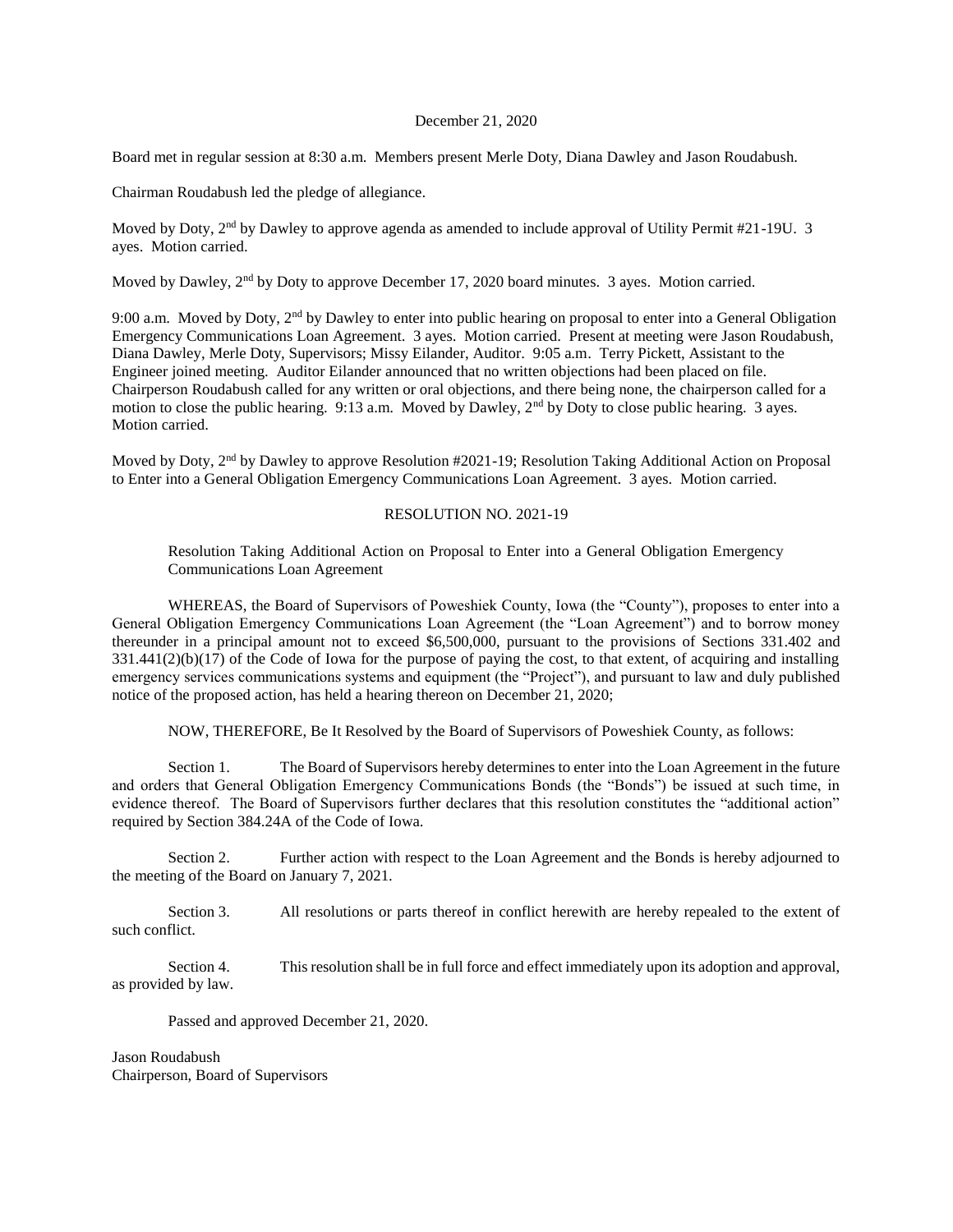Attest: Missy Eilander County Auditor

Moved by Dawley, 2<sup>nd</sup> by Doty to approve Utility Permit #21-19U to Windstream Iowa Communications, LLC for work in Sections 15 & 22, Chester Township. 3 ayes. Motion carried.

9:30 a.m. Moved by Doty,  $2<sup>nd</sup>$  by Dawley to enter into closed session pursuant to Iowa Code Section 21.5(1)(i) to evaluate the professional competency of an individual whose appointment, hiring, performance, or discharge is being considered when necessary to prevent needless and irreparable injury to that individual's reputation and that individual requests a closed session. 3 ayes. Motion carried. 9:42 a.m. Moved by Dawley, 2<sup>nd</sup> by Doty to end closed session. 3 ayes. Motion carried.

Roudabush stated he has Region 6 meeting today.

Board accepted resignation notice from Jamie Shaull, part-time custodian at Public Safety Building.

\_\_\_\_\_\_\_\_\_\_\_\_\_\_\_\_\_\_\_\_\_\_\_\_\_\_\_\_\_\_\_\_\_\_\_ \_\_\_\_\_\_\_\_\_\_\_\_\_\_\_\_\_\_\_\_\_\_\_\_\_\_\_

10:00 a.m. Moved by Dawley, 2nd by Doty to adjourn. 3 ayes. Motion carried.

Melissa Eilander, Poweshiek County Auditor Jason Roudabush, Chairman

## December 28, 2020

Board met in regular session at 8:30 a.m. Members present Merle Doty, Diana Dawley and Jason Roudabush.

Chairman Roudabush led the pledge of allegiance.

Moved by Doty, 2<sup>nd</sup> by Dawley to approve agenda. 3 ayes. Motion carried.

8:30 a.m. Russ Schuck, Veterans Affairs Director met with board to discuss FY'22 budget.

Moved by Dawley, 2<sup>nd</sup> by Doty to approve December 23, 2020 Poweshiek County Payroll for \$261,873.84. 3 ayes. Motion carried.

Moved by Doty, 2nd by Dawley to approve Utility Permit #21-20U to Windstream Iowa Communications, LLC for work in Section 7, Grant Township. 3 ayes. Motion carried.

Moved by Dawley, 2<sup>nd</sup> by Doty to re-appoint Dr. Lauren Graham to Board of Health for 3-year term. 3 ayes. Motion carried.

Moved by Doty, 2<sup>nd</sup> by Dawley to appoint Kurt Brennan to Board of Health for 3-year term. 3 ayes. Motion carried.

Poweshiek County officials Diana Dawley, Supervisor and Melissa Eilander, Auditor elected at the General Election on November 3, 2020 were sworn in at 9:00 a.m.

Board received MMP Annual Update for Hudnut Farms, Section 26, Jackson Township.

9:15 a.m. J.D. Griffith, Sanitarian/Zoning met with board to discuss FY'22 budget.

Poweshiek County official Thomas Kriegel, Sheriff elected at the General Election on November 3, 2020 was sworn in at 9:55 a.m.